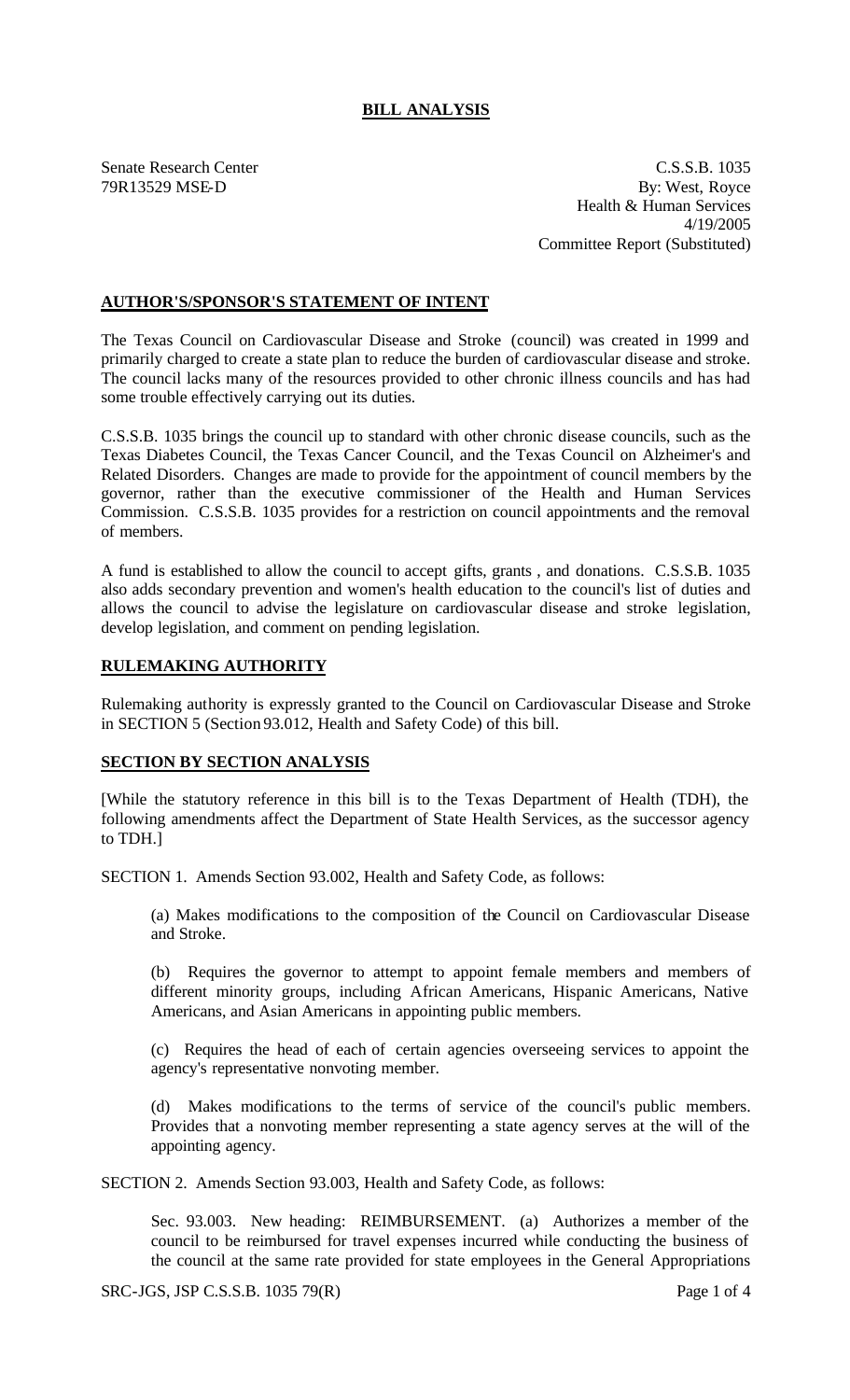Act, provided funds are appropriated to the Texas Department of Health (TDH) for this purpose. Makes conforming changes.

(b) Authorizes the commissioner of public health (commissioner) to authorize reimbursement of the travel expenses incurred by a member while conducting the business of the council, as provided in the General Appropriations Act, if the commissioner finds on application of the member that travel for council business imposes a financial hardship on the member if funds are not appropriated to support reimbursement of travel expenses.

SECTION 3. Amends the heading to Section 93.006, Health and Safety Code, to read as follows:

Sec. 93.006. REPORT TO LEGISLATURE.

SECTION 4. Amends Section 93.006(b), Health and Safety Code, to require the council to report to the governor, the lieutenant governor, and the speaker of the house of representatives on the activities of the council accounting for all funds received and disbursed by or for the council during the preceding fiscal year, rather than in the preceding two calendar years, not later than January 15 of each, rather than each odd-numbered, year.

SECTION 5. Amends Subchapter A, Chapter 93, Health and Safety Code, by adding Sections 93.007-93.014, as follows:

Sec. 93.007. RESTRICTIONS ON COUNCIL APPOINTMENT, MEMBERSHIP, OR EMPLOYMENT. (a) Provides that a person is not eligible to serve as a public member if the person or the person's spouse engages in certain activities.

(b) Prohibits a person who is required to register as a lobbyist under Chapter 305 (Registration of Lobbyists), Government Code, from serving as a member of the council or acting as the general counsel of the council.

(c) Prohibits an officer, employee, or paid consultant of a trade association in the field of health care from being a member or employee of the council. Prohibits a person who is the spouse of an officer, employee, or paid consultant of a trade association in the field of health care from being a member of the council or an employee of the council.

(d) Provides that for purposes of Subsection (c), a trade association is a nonprofit, cooperative, and voluntary association of business or professional competitors designed to assist its members and its industry or profession in dealing with mutual business or professional problems and in promoting their common interests.

Sec. 93.008. REMOVAL OF COUNCIL MEMBER. (a) Sets forth grounds for removal from the council.

(b) Provides that the validity of an action of the council is not affected by the fact that it is taken when a ground for removal of a member of the council exists.

(c) Requires the presiding officer of the council to notify the governor if the presiding officer knows that a potential ground for removal exists.

(d) Requires the council to inform its members as often as necessary of certain information.

Sec. 93.009. PRESIDING OFFICER. Requires the governor to designate a member of the council as the presiding officer of the council to serve in that capacity at the will of the governor.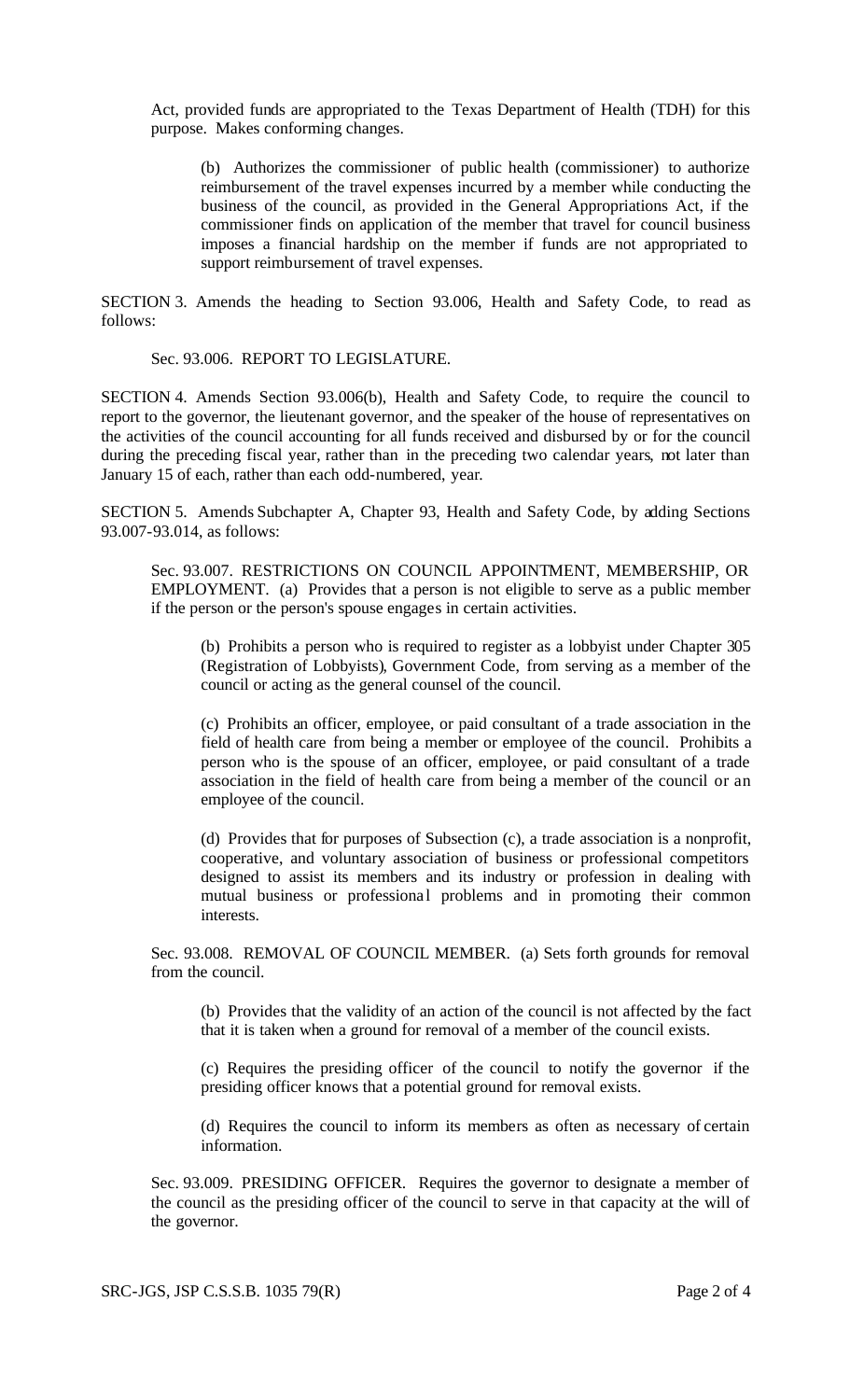Sec. 93.010. STAFF SUPPORT. Requires each agency represented on the council to provide the council with staff support of specialists as needed; authorizes each agency to provide staff support to an advisory committee.

Sec. 93.011. DIVISION OF POLICY AND MANAGEMENT RESPONSIBILITIES. Requires the council to develop and implement policies that clearly separate the policymaking responsibilities of the council and the management responsibilities of the commissioner and staff of TDH.

Sec. 93.012. MEETINGS. (a) Requires the council to meet at least quarterly and to adopt rules for the conduct of its meetings.

(b) Requires an action taken by the council to be approved by a majority of the voting members present.

Sec. 93.013. GIFTS AND GRANTS. (a) Authorizes the counc il to receive gifts and grants from any public or private source to perform its duties under this chapter. Requires TDH to accept the gifts on behalf of the council and to deposit any funds accepted under this section to the credit of a special account in the general revenue fund as required by Section 93.014.

(b) Authorizes TDH to retain five percent of any monetary gifts accepted on behalf of the council to cover its costs in administering this section.

Sec. 93.014. HEART DISEASE AND STROKE RESOURCE FUND. (a) Provides that the heart disease and stroke resource fund is an account of the general revenue fund.

(b) Authorizes the legislature to appropriate money deposited to the credit of the heart disease and stroke resource fund only to the council for heart disease and stroke prevention, research, and medical care for heart attack and stroke victims, and for grants to nonprofit heart disease and stroke organizations.

(c) Requires the council to develop a policy governing the award of funds for clinical research that follows scientific peer review guidelines for primary and secondary prevention of heart disease or stroke or that follows other review procedures that are designed to distribute those funds on the basis of scientific merit.

(d) Requires interest earned from the investment of the heart disease and stroke resource fund to be deposited to the credit of the fund.

SECTION 6. Amends Section 93.051, Health and Safety Code, as follows:

(a) Creates this subsection from existing text. Provides for primary and secondary prevention of cardiovascular disease and stroke. Requires the council to establish appropriate forums, programs, or initiatives designed to educate the public regarding the impact of heart disease and stroke on women's health, with an emphasis on preventive health and healthy lifestyles. Makes conforming and nonsubstantive changes.

(b) Requires the council to make written recommendations for performing its duties under this chapter to TDH and the legislature.

(c) Requires the council to advise the legislature on legislation that is needed to develop further and maintain a statewide system of quality education services for all persons with cardiovascular disease or stroke. Authorizes the council to develop and submit legislation to the legislature or comment on pending legislation that affects persons with cardiovascular disease and stroke.

SECTION 7. Repealer: Section 93.006(a) (requiring the council to report to the Texas Board of Health on the activities of the council in the preceding calendar year not later than January 15 of each year), Health and Safety Code.

SRC-JGS, JSP C.S.S.B. 1035 79(R) Page 3 of 4